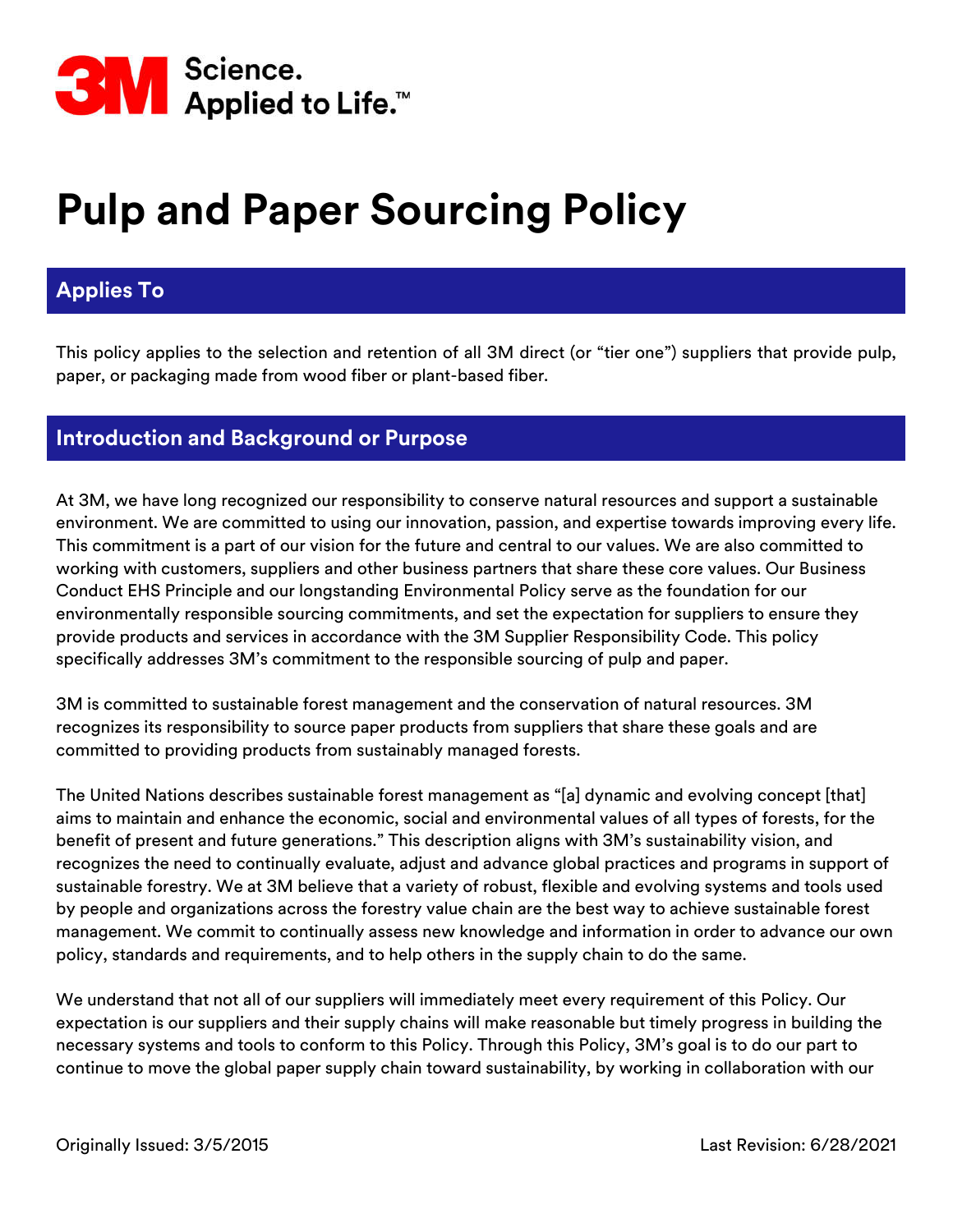

suppliers and, when necessary, choosing not to work with a supplier who cannot or will not meet Policy expectations.

# **Requirements or Expectations**

Overall responsibility for ensuring compliance with these expectations is assigned to Strategic Sourcing

- I. 3M expects that all pulp, paper and packaging from its suppliers contains wood or plant-based fiber that is legally harvested, sourced, transported and exported from its country of origin. 3M also expects that its pulp, paper and packaging suppliers will work to assure and verify that virgin wood fiber and plant-based fiber provided to 3M is:
	- Traceable through the supply chain back to the source of harvest.
	- Not harvested in a manner that threatens high conservation values, including peatland ecosystems and intact forest landscapes.
	- Not from areas where high carbon stock forests are being converted to other land uses or plantations.
	- Obtained in a manner that respects the rights of indigenous peoples and rural communities to the ownership and control of their titled or customary lands, including their right to give or withhold their free, prior and informed consent to proposed developments on their lands.
	- Obtained in a manner that respects the rights and safety of workers, including no forced or child labor, no employment discrimination, and the freedom to associate (consistent with the 3M Supplier Responsibility Code).

As appropriate, and commensurate with 3M's position as a downstream company in the supply chain, 3M may provide assistance to suppliers and/or sources of harvest in high risk regions to assess or build their capacity to meet these criteria.

- II. All suppliers of pulp, paper and packaging made from wood fiber or plant-based fiber are expected to:
	- Implement policies and programs consistent with the 3M Supplier Responsibility Code on Labor/Human Rights, Safety & Health, Environment, Ethics and Management Systems.
	- Maintain and provide to 3M upon request information required by legal harvesting laws, including genus, species and country of harvest.
	- Maintain and provide to 3M on request information regarding the full traceability of the virgin fiber supply chain back to the source of the harvest, including identification of the mill and third-party certifications of materials and operations in their supply chain.
	- If suppliers do not have the information requested by 3M, suppliers are expected to work promptly with their suppliers to obtain this information and provide it to 3M.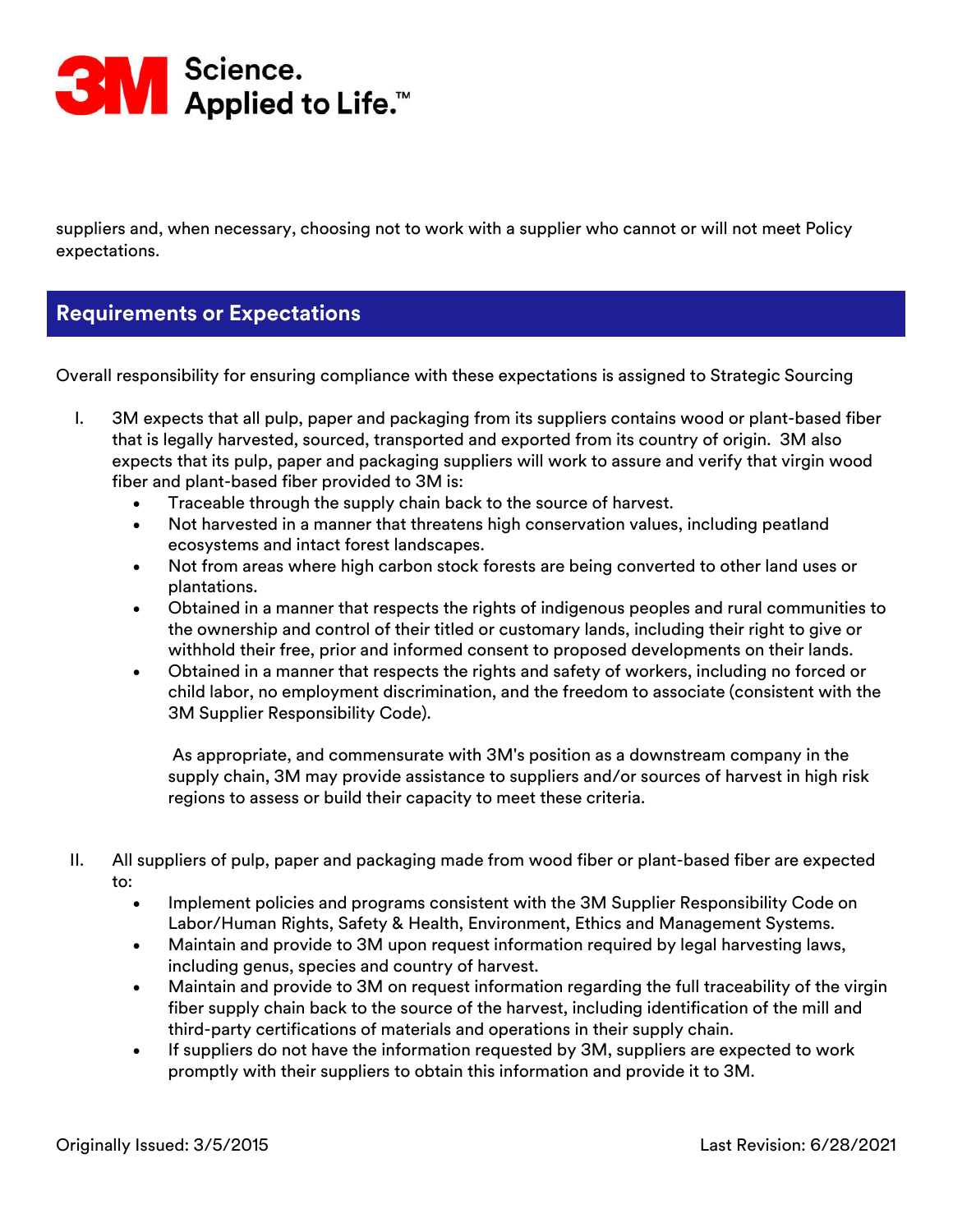

- III. In order to advance responsible sourcing practices, all suppliers of pulp, paper and packaging made from wood fiber or plant-based fiber are expected to make reasonable but timely progress in developing and implementing:
	- Policies and due diligence management systems for the sourcing of paper and pulp, and to develop methods of requesting that their suppliers do the same.
	- A verifiable, documented system to establish traceability of the virgin fiber supply chain back to the source of harvest, including identification of the pulp mill.
	- Ongoing training/communications on the concepts of this Policy and related topics to their relevant employees and suppliers, as appropriate.
- IV. Recognizing that factors such as integrity, quality, service, and competitive price are relevant in deciding whether to purchase products covered by this Policy, 3M will also consider information from suppliers regarding the following sustainable management practices, and use that information as a factor for preference in selection:
	- Practicing responsible forest management, including scientifically-credible ecosystem-based management, comprehensive forest planning, minimizing impacts of road building and logging, protection of watershed areas, support for local communities, and responsible chemical usage.
	- Auditing of management practices at the forest source and/or mill level, in order to verify that supplied fiber conforms to some or all Policy expectations.
	- Including smallholders among their sources of harvest.
	- Providing knowledge-building opportunities for relevant suppliers and contractors to advance responsible sourcing and sustainable forest practices.
	- Minimizing mill environmental impacts, such as energy usage, air emissions, water discharges, and bleaching processes.
	- As appropriate, participating in associations or multi-stakeholder groups focused on improving forestry practices and knowledge of sustainable forestry.
- V. In addition, 3M encourages its suppliers to bring to 3M ideas for collaborative initiatives to advance the goals of sustainability and sustainable forest management, such as:
	- Optimizing the mix of recycled and virgin fiber in materials supplied to 3M, in order to maximize sustainability attributes while maintaining or enhancing product performance.
	- Enabling the ready recyclability of paper-based 3M products and packaging.
	- Developing paper products and paper-based packaging for supplied materials and 3M products that use fiber inputs efficiently, including through redesign, reuse, and material choice.
	- Utilizing non-wood plant fiber or forest/agricultural byproducts for paper and pulp, taking into account the sustainability attributes and impacts of alternatives in comparison to traditional fibers from responsibly managed forests.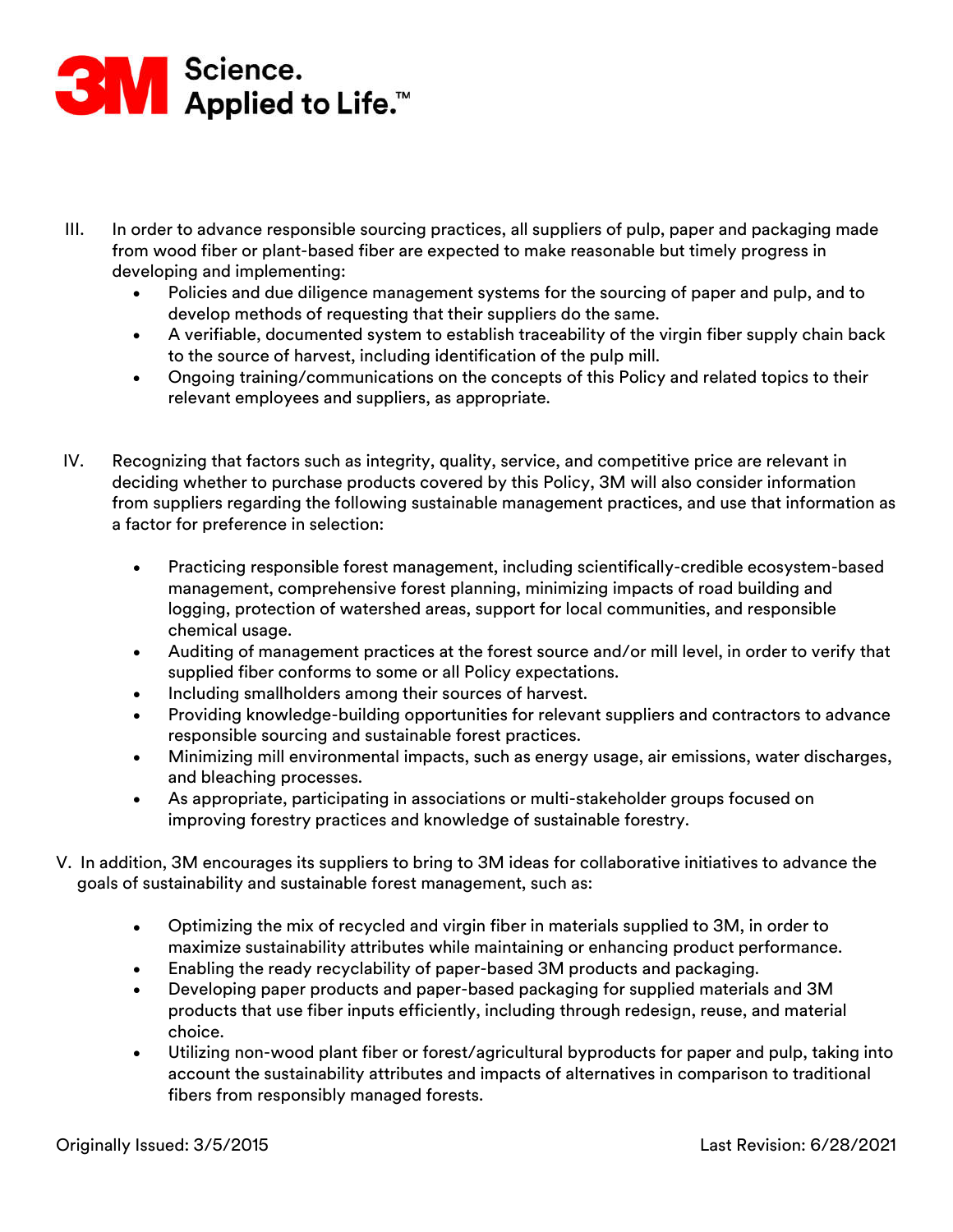

#### Policy Verification

Using a phased approach, 3M will verify supplier conformance to this Policy and work to continually improve responsible pulp and paper sourcing within its supply chains by taking the following actions:

- Implementing a due diligence program to demonstrate compliance with applicable legal harvestrelated laws and regulations and the commitments in this Policy.
- Evaluating potential new suppliers during the supplier qualification process for the capacity to conform to this Policy.
- Seeking Policy-related contractual or other commitments with suppliers.
- Using a prioritized and risk-based protocol to:
	- $\circ$  periodically review supplier conformance with the requirements of this Policy.
	- $\circ$  obtain information from suppliers verifying traceability to the source of harvest for pulp and paper provided to 3M, including materials furnished by their suppliers.
	- o conduct supplier audits verifying supplier compliance with key requirements of this Policy and the accuracy of responsible sourcing information provided to 3M, or rely on industry collaborative auditing programs where those programs exist.
- Building supplier awareness of these Policy expectations through measures such as supplier-facing website communications and supplier education or training.

If 3M learns during this verification process or otherwise that a supplier does not meet the requirements of this Policy, 3M will follow its established corrective action process with that supplier. In addition, if information on 3M's paper and pulp sourcing is reported through the 3M Compliance & Business Conduct Ethics Reporting Service, 3M will review and follow up on that information with the relevant supplier as appropriate.

#### Policy Review, Transparency & Reporting

3M commits to regular Policy updates, transparency and public reporting of its progress in implementing this Policy by:

- Reviewing this Policy at least every three years in light of evolving science and social considerations associated with sustainable forestry and responsible sourcing of paper and pulp.
- Updating its suppliers on changes to this Policy and on major developments regarding 3M's expectations for responsible sourcing practices in its paper and pulp supply chains.
- Setting key objectives and targets for performance against this Policy.
- Inviting and reviewing stakeholder input on responsible sourcing of paper and pulp and our progress under this Policy.
- Regularly reporting its progress in implementing this Policy on the 3M Sustainability website.